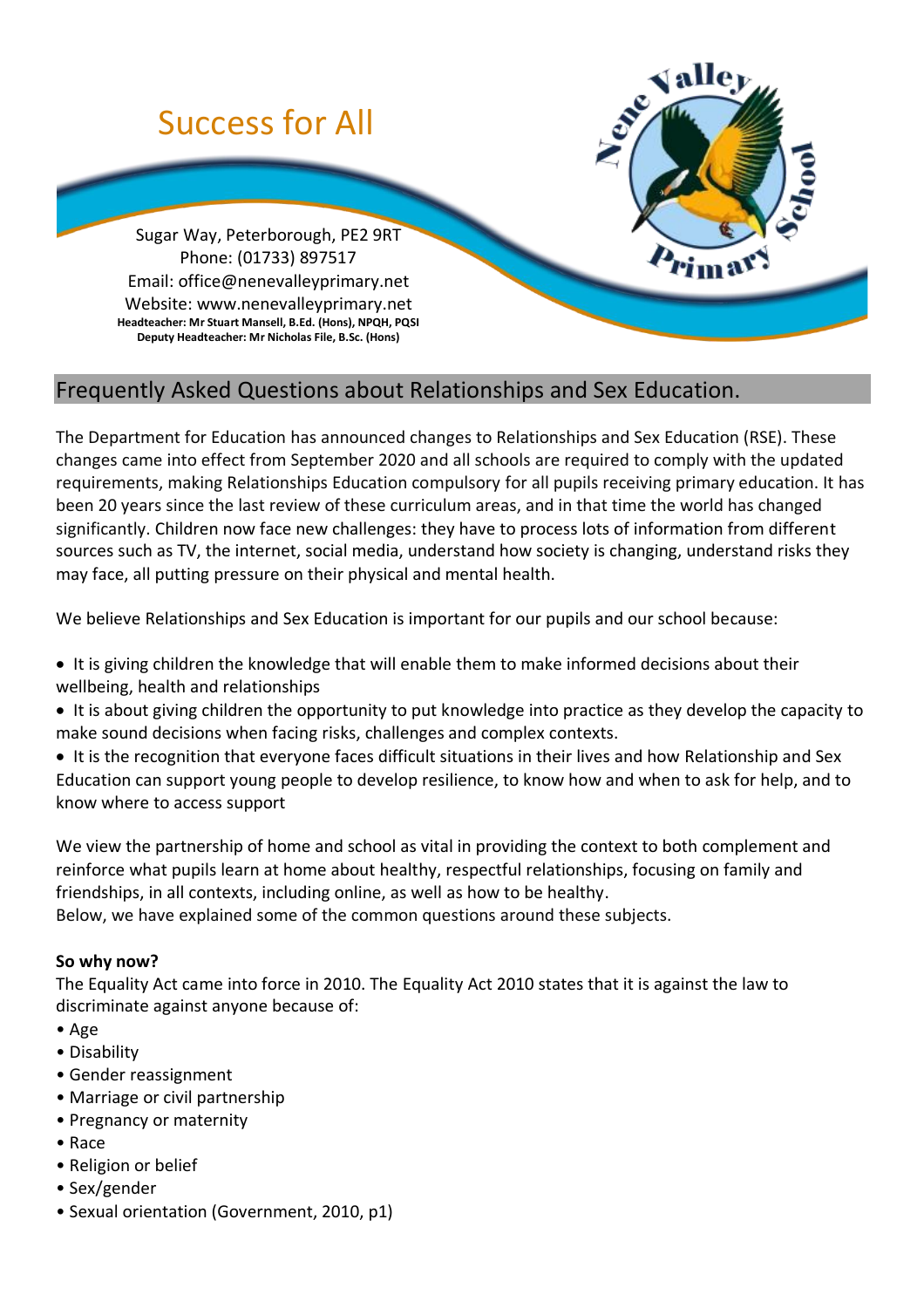The public sector Equality Duty came into force on 5th April 2011 and requires that public bodies (including schools):

- Have due regard to the need to eliminate discrimination
- Advance equality of opportunity
- Foster good relations between different people when carrying out their activities. (Government

Equalities Office 2013, p1)

This makes it clear that promoting some of the protected characteristics of the Equality Act while ignoring others is against UK law.

## **What is teaching about equality?**

It is teaching about:

- Difference
- Acceptance
- Tolerance
- Diversity
- How to challenge discrimination

Teaching about equality helps our children to prepare for the next stages in their lives.

# **Will my child be taught Sex Education at Primary School? Is this too young?**

Sex Education at Primary school is not compulsory. However, compulsory Relationships Education is being introduced in our school from the Summer Term 2021, to put in place the building blocks needed for positive and safe relationships of all kinds. This will include relationships with family and friends, how to treat each other with kindness, and recognising the difference between online and offline friendships, all of which we have already included in our curriculum.

At Nene Valley Primary School we currently teach Sex Education between humans to children in Year 6 (which goes beyond the existing National Curriculum for science). Before these lessons take place, the school gives parents the opportunity to understand what will be taught and how it will be approached, and view any materials so that you understand what we propose to teach and how. If you continue to have concerns, you have the right to withdraw from any sex education lessons that go beyond that of the Science National Curriculum. We will continue to teach sex education which focuses on puberty to Year 5.

# **Is school the best place for discussions about Sex and Relationships?**

We know from surveys of children, that if they do not get the correct and accurate information about sex and relationships from a reliable source, they will find the information from other sources (friends, older siblings, websites, tv) which may not be true or age appropriate. The information gathered during the Government consultation found that most children wanted this information and discussion to be provided in school with their teachers so that they could ask their questions in a safe space, and have them answered in an age- appropriate way.

# **Does the new Relationships Education and RSE curriculum take account of my faith?**

The RSE curriculum is designed to help children from all backgrounds build positive and safe relationships, and to thrive in modern Britain. Our School believes that teaching about Relationships builds on our Core Values of Respect, Responsibility, Enthusiasm, Teamwork and Community and as such will not seek to contradict any faith beliefs that you and your child may have but seek to show mutual respect towards the range of ideals that may be represented within the cohort.

# **Do I have a right to withdraw my child from Relationships and Sex Education?**

In a Primary School, you have the right to withdraw from any sex education lessons that go beyond that of the science National Curriculum.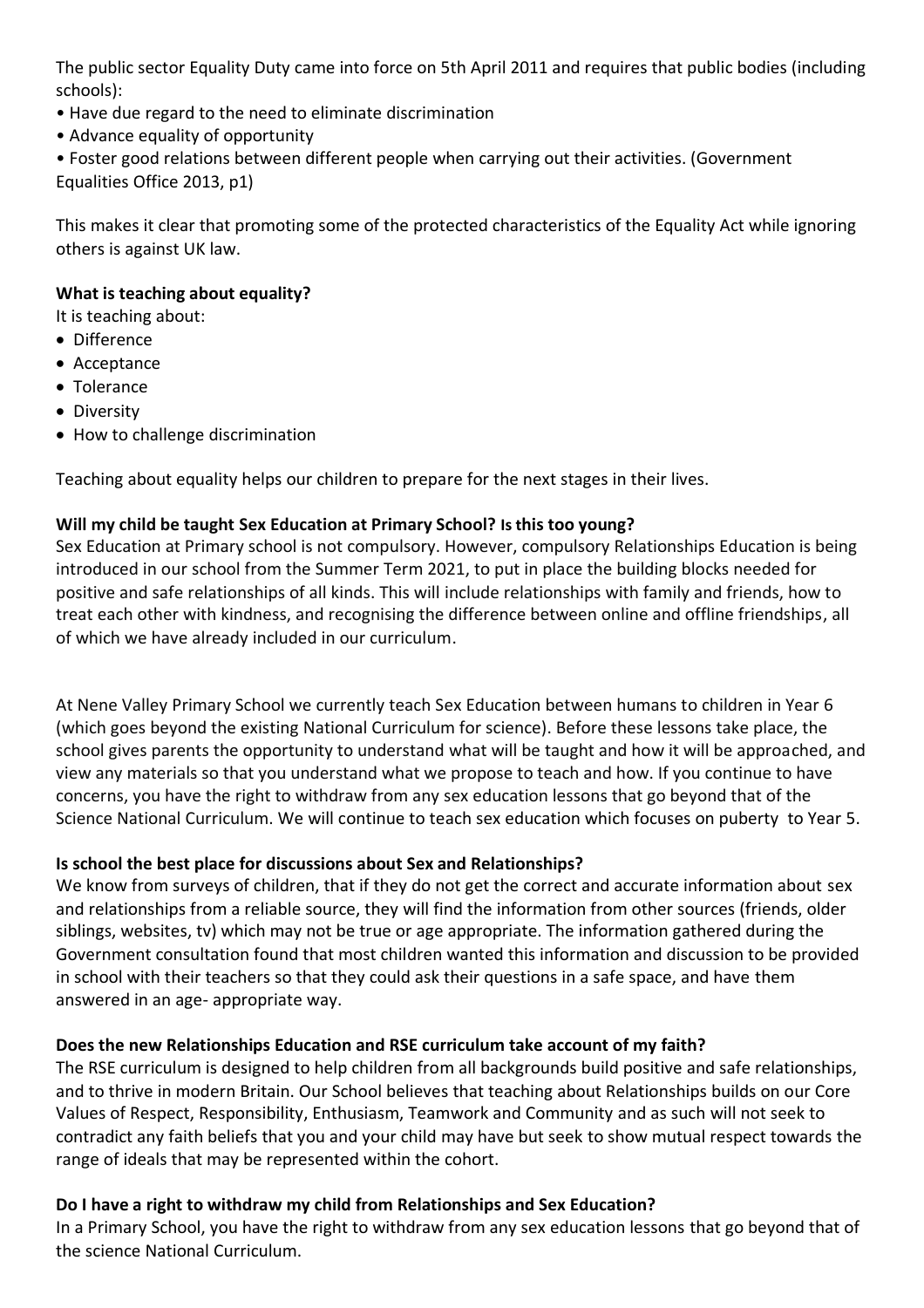There is no right to withdraw from Relationships Education at Primary or Secondary school as the contents of these subjects – such as family, friendship, safety (including online safety) – are important for all children to be taught.

## **Has the government listened to the views of my community in introducing these subjects?**

The Government undertook a wide public consultation which involved discussions with over 90 organisations, as well as the public consultation on the draft regulations and guidance. This has informed the key decisions on these subjects.

## **Will these subjects promote LGBT relationships?**

No, these subjects don't 'promote' anything, they educate. We are teaching about equality. Our school ethos says that we are respectful of everyone. We value ourselves and all others: This means that if someone is black, they are welcome in our school; if someone uses a wheelchair, they are welcome in our school; if someone is gay they are welcome in our school.

Pupils should be taught about the society in which they are growing up. These subjects are designed to foster respect for others and for difference, and educate pupils about healthy relationships. RSE should meet the needs of all pupils, whatever their developing sexuality or identity – this should include ageappropriate teaching about different types of relationships in the context of the law.

In our school the teaching of LGBT will be delivered through teaching about different types of family, including those with same sex parents. All our planned learning will be taught in an age appropriate way. You will be informed about all learning that is taking place.

## **Are primary children too young to be taught about gay or lesbian people?**

Some children grow up in families with gay or lesbian people. We can't say to a child who has two dads, 'You can't talk about your family!' We want all of our children to know that their family is normal and accepted in school.

Our children will interact with people from different backgrounds we want them to treat all members of the community with the same respect. Just like racism, school has a duty of care to challenge any language that may cause offence to others, whether used intentionally or not. Phrases such as "that's so gay" or "that's a girls/boys toy" when used in a negative manner may unintentionally cause offence to a child or adult. School will challenge this language if it is used by children, parents or visitors as we want everyone to feel welcome.

# **There are no children who are gay or transgender here, so why does it need to be mentioned?**

We want our children to grow up respectful and tolerant members of our community. As they grow up, make more friends, watch TV, go to different places they will meet people who are gay or transgender. We want them to understand that this is okay that some children when they grow up may be gay. We don't want children growing up thinking something is wrong with them or with people they recognise who are gay or transgender.

## **My religion says that gay is wrong, so why are you teaching about different sexuality choices?**

We are teaching about equality. We understand and respect all faiths. We recognise the tension that it can present. We are teaching children not to be afraid of difference but to celebrate difference. Any discussion or resources used will be to help your child be respectful and tolerant towards others. We are preparing the children for life in Britain. Britain is diverse and they are going to meet people who are different to them as they grow up.

## **You are confusing my child because at home they are learning that being gay is wrong but at school you are telling them that being gay is OK.**

As a parent it is your right to talk to your child about religious beliefs. In school we build our curriculum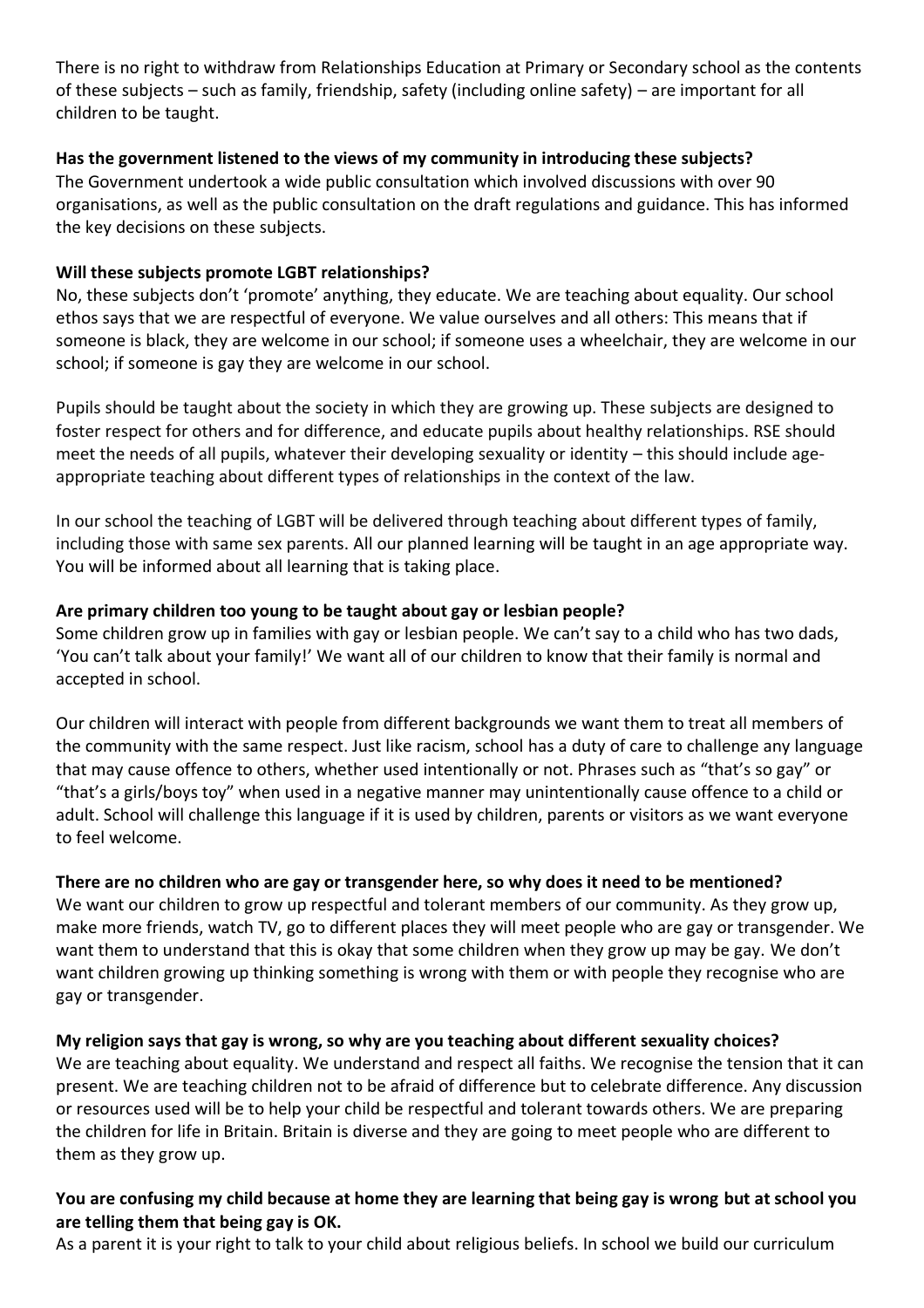around UK law. We are teaching children that all people and relationships are equal. We are teaching children that all families are different and your child as they grow up are going to meet people who live in different families. It is important that children learn about people who are different. They need to learn to be tolerant and respectful of people with different views. When they grow up they can make up their own minds about what is right and wrong.

## **What are the topics covered in RSE?**

In school RSE topics will taught within our Personal Social and Health Education (PSHE) curriculum. Our PSHE curriculum is split into four categories. RSE is part of the first three categories. They are in bold.

#### **How will we know what is being taught so I can talk to my child about it at home?**

Parents will be given opportunities to attend different meetings to understand how the curriculum is being planned to be taught. As the curriculum planning develops parents will have the opportunity to look at materials that will be used upon request. Each year there will be an opportunity to discuss with the class teacher the curriculum.

| Me and My Relationships        | <b>Healthy and Safer Lifestyles</b>    | Citizenship                               | <b>Economic Wellbeing</b>   |
|--------------------------------|----------------------------------------|-------------------------------------------|-----------------------------|
| <b>Beginning and Belonging</b> | <b>Managing Safety and Risk</b>        | <b>Working Together</b>                   | <b>Financial Capability</b> |
| <b>My Emotions</b>             | Drug Education                         | <b>Diversity and Communities</b>          |                             |
| <b>Family and Friends</b>      | <b>Digital lifestyles</b>              | <b>Rights, Rules and Responsibilities</b> |                             |
| <b>Anti-Bullying</b>           | <b>Personal Safety</b>                 |                                           |                             |
| <b>Managing Change</b>         | <b>Relationships and Sex Education</b> |                                           |                             |
|                                | <b>Healthy Lifestyles</b>              |                                           |                             |

Each term parents will have access via the school website and the curriculum newsletter will summarise what is being taught. If you need to discuss this further Teachers will be happy to discuss this with you or signpost other resources that can be use at home to support discussions.

## **Will this work prompt my children to ask challenging questions?**

Possibly, your child or children trust you and will be likely to ask you questions to test your beliefs and opinions. Please don't avoid them, talk openly about diversity and equality.

## **How do I explain what 'gay' means to my child?**

'Gay' is when a man loves a man. 'Lesbian' is when two women love each other. 'Bi sexual' is when a person can love both men and women. 'Transgender' is when a person feels different about the body they were born into; we are all assigned a gender at birth and sometimes when we get older we may feel differently about this.

Some people say there are 'boy things' or 'girl things' but we say this is not the case and boys and girls can do the same sort of things if they want.

**But brothers love brothers and sisters love sisters and fathers love sons. Does that make them gay?** When two brothers or sisters love each other, it doesn't mean they are gay. This is different kind of love. We may love our mum but we don't want to marry them. Some people grow up and fall in love with a person of the same gender.

#### **What do I say when my child comes home and asks, 'How can two men love each other?'**

People are different. Some men do love other men. In the UK two men or women can get married in the same way that a man can marry a woman.

**What do I say if my child comes home and asks, 'how can two men/women have a baby?'**  Lots of people have children in different ways, like fostering, adoption or step families. These are all families. They look after one another and love one another so they are the same in many ways.